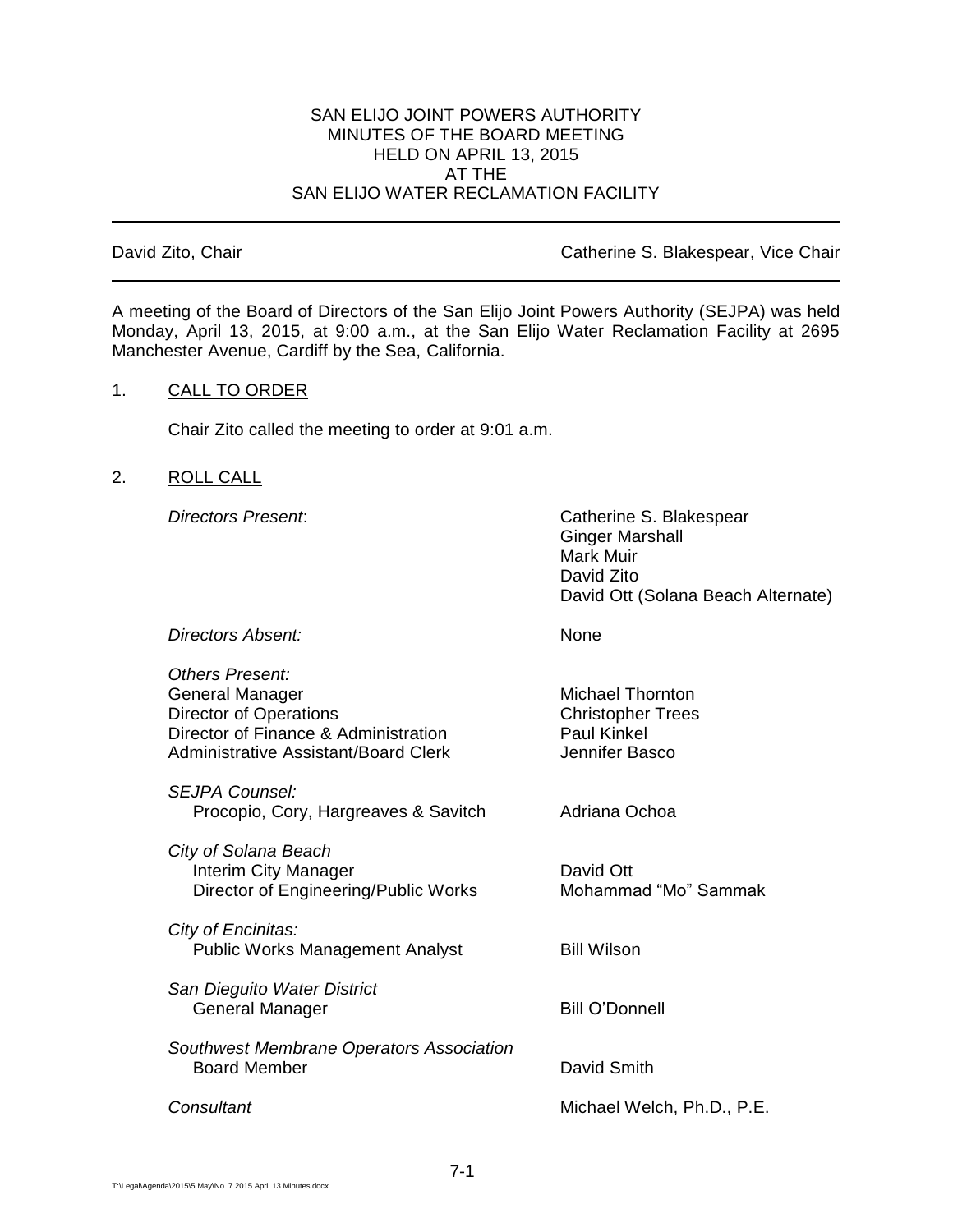# 3. PLEDGE OF ALLEGIANCE

Chair Zito led the Pledge of Allegiance.

#### 4. ORAL COMMUNICATIONS

None

## 5. PRESENTATION OF AWARDS

General Manager Thornton introduced David Smith, Board Member of the Southwest Membrane Operators Association, who presented the American Membrane Technology Association – 2015 Membrane Facility Award to the SEJPA Board of Directors.

## 6. CONSENT CALENDAR

Moved by Board Member Muir and seconded by Board Member Marshall to approve the Consent Calendar.

Motion carried with unanimous vote of approval.

Consent Calendar:

| Agenda Item No. 7  | Approval of Minutes for the March 9, 2015 meeting                               |
|--------------------|---------------------------------------------------------------------------------|
| Agenda Item No. 8  | Approval for Payment of Warrants and Monthly<br><b>Investment Report</b>        |
| Agenda Item No. 9  | San Elijo Water Reclamation Facility Treated Effluent<br>Flows - Monthly Report |
| Agenda Item No. 10 | San Elijo Joint Powers Authority Recycled Water Program<br>- Monthly Report     |

# 11. ITEMS REMOVED FROM CONSENT CALENDAR

None

# 12. PRESENTATION OF THE SAN ELIJO JOINT POWERS AUTHORITY FISCAL YEAR 2015-16 RECOMMENDED BUDGET

Paul F. Kinkel, Director of Finance/Administration presented the Fiscal Year (FY) 2015- 16 Recommended Budget to the Board of Directors. The budget estimates all expenditures necessary, including capital costs and debt services, to provide wastewater treatment, waste disposal, water reclamation, laboratory, ocean outfall, and pump station services. The total FY 2015-16 Recommended Budget is \$9,753,797 consisting of \$5,686,151 of Operating Costs, \$2,470,646 of Debt Service and \$1,597,000 of Capital Costs. The proposed Operating Costs for FY 2015-16 will increase by \$362,157 as a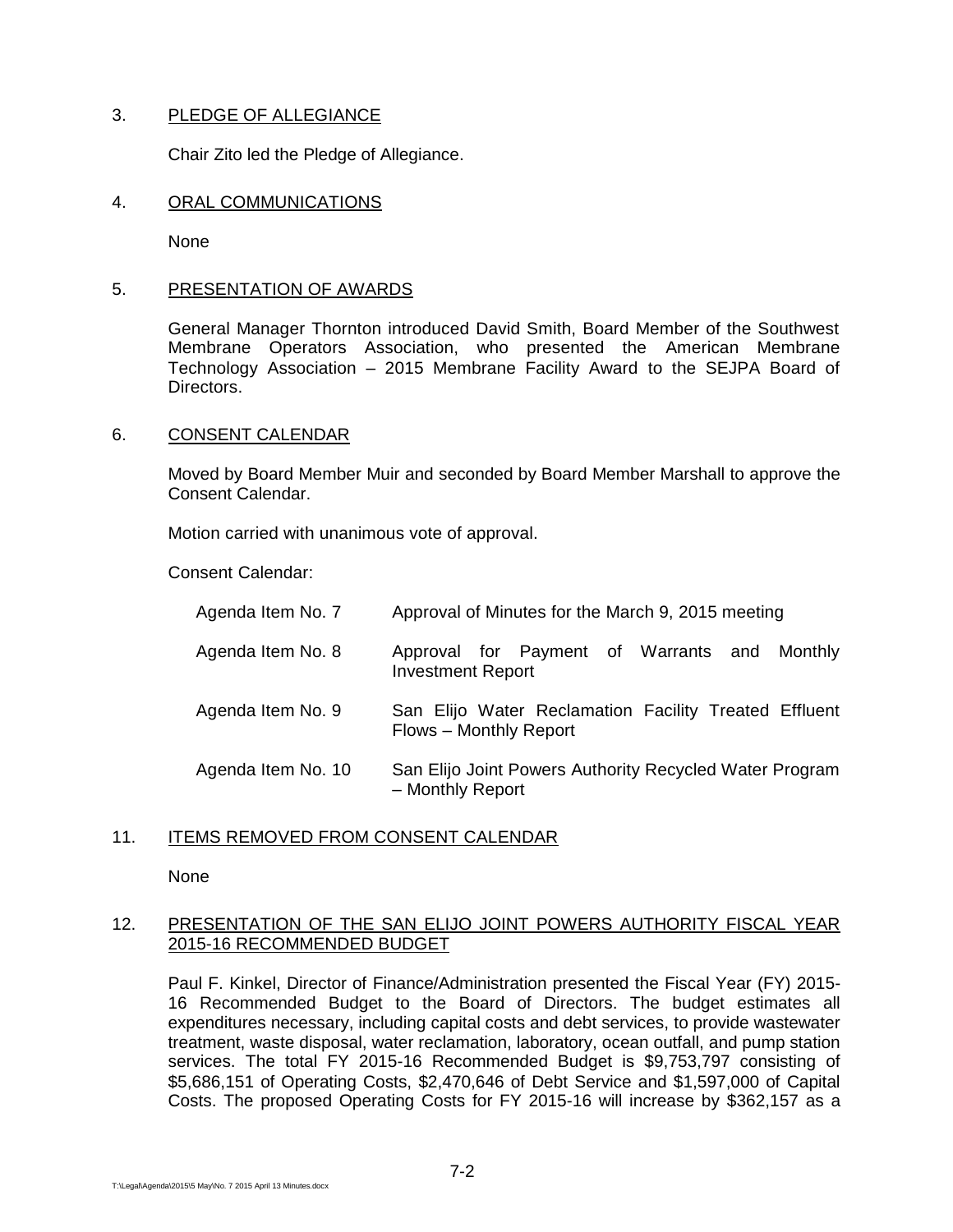result of adding new service programs, increasing recycled water production, and expected cost increases for supplies and services. The two new programs consist of Solana Beach Services and Del Mar Services representing \$9,137 and \$74,981, respectively. Mr. Kinkel stated that the SEJPA receives revenues from seven primary sources, with the three largest customers being the City of Encinitas, the City of Solana Beach, and the Recycled Water Program, which are expected to provide \$2,991,526, \$2,881,168, and \$2,593,403, respectively.

It was recommended that the Board of Directors take the Recommended Budget to their respective Councils for further discussion and support. The budget will then be discussed at the next scheduled Board meeting.

No action required. This memorandum was submitted for information only.

## 13. CONSIDER APPROVAL OF PARTNERSHIP WITH THE CITY OF SOLANA BEACH FOR DESIGN OF RECYCLED WATER PIPELINES

General Manager Thornton informed the Board of Directors that the SEJPA is interested in partnering with the City of Solana Beach in exploring the possibilities of extending the recycled waterlines west to the 101 Highway corridor. This project may ultimately serve 90 acre feet or more per year, but will likely be constructed in phases based on available funding and local developer participation. The City of Solana Beach will be the project leader and be responsible for the engineering and construction contracts. As a project partner, the SEJPA is proposing to cost share for the development of the final design for an amount of \$23,770.

Moved by Board Member Muir and seconded by Board Member Marshall to:

1. Authorize the General Manager to execute an agreement for an amount not to exceed \$23,770 to fund engineering costs associated with recycled water pipelines.

Motion carried with unanimous vote of approval.

# 14. PRESENTATION ON THE NATIONAL POLLUTANT DISCHARGE ELIMINATION SYSTEM (NPDES) PERMIT RENEWAL

General Manager Thornton stated that the California Regional Water Quality Control Board Order No. R9-2010-0087 (NPDES CA0107999) regulates the discharge of wastewater from the SEWRF to the Pacific Ocean via the San Elijo Ocean Outfall. Order No. R9-2010-0087 expires on October 27, 2015, and the Order requires the SEJPA to submit a Report of Waste Discharge within 180 days of this expiration date as application for renewal of the NPDES permit. Mr. Thornton introduced consultant Michael Welch, Ph.D., P.E., who prepared a draft of the Report of Waste Discharge. Mr. Welch provided background on the NPDES permit and answered questions from the Board of Directors.

No action required. This memorandum was submitted for information only.